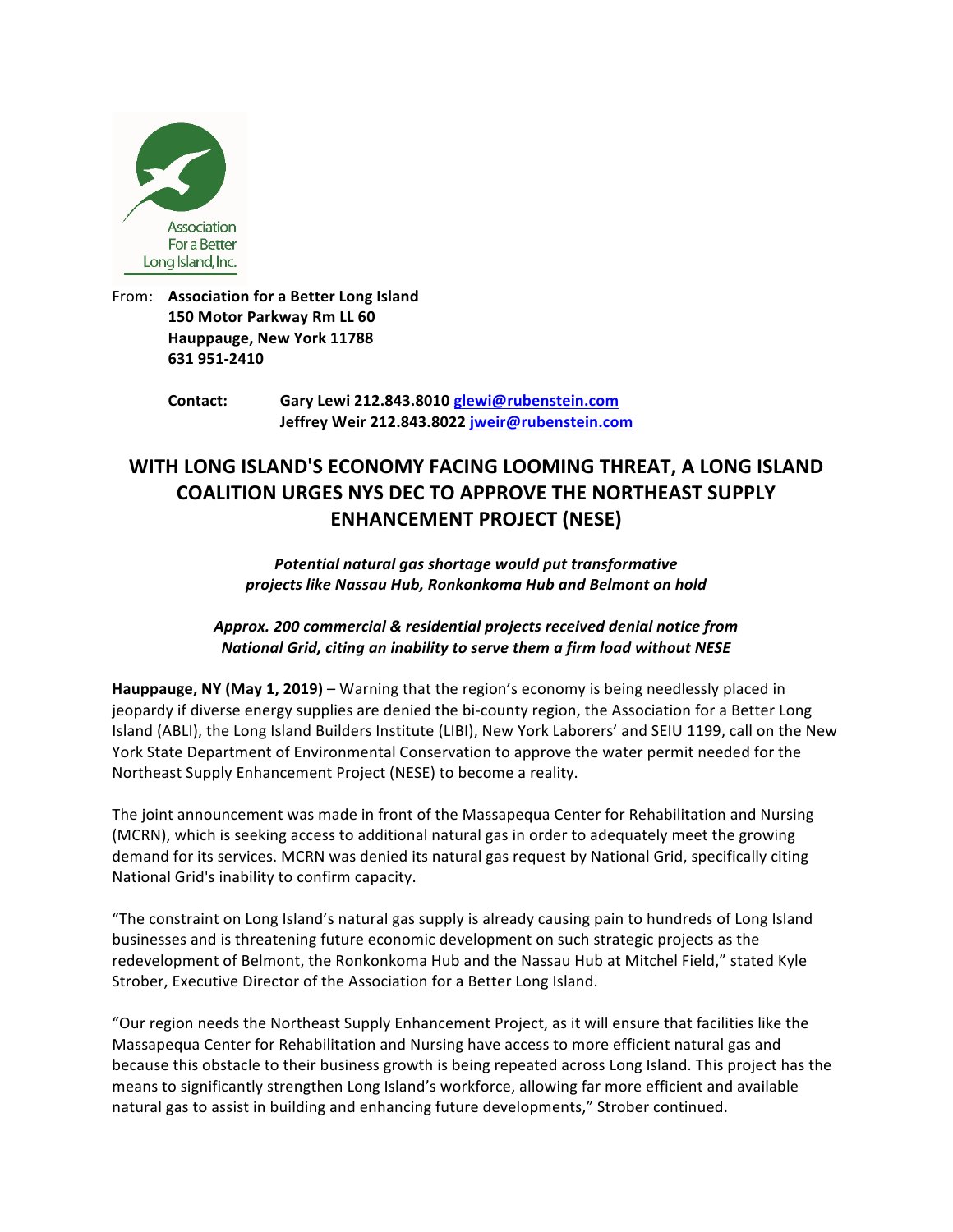### **Reducing energy costs with a cleaner fuel**

NESE will expand natural gas capacity and serve New York's growing need for additional natural gas supply on Long Island, creating the necessary capacity for the conversion of approximately 8,000 customers annually to cleaner, more affordable natural gas. This will help to potentially reduce thousands of home and business energy bills on Long Island by 67%.

"National Grid's denial of our request for a commercial kitchen and new boilers is a tough pill to swallow. We are simply trying to provide our residents the services they deserve, like a home cooked meal, as well as potentially hire 20 additional employees," said Richard Sherman, Administrator, MCRN.

In addition to serving as the bridge to the future, helping Governor Andrew Cuomo achieve his vision for a carbon neutral future, NESE will also allow for the more than \$300 billion in planned economic development to move forward, along with the tax revenue and thousands of jobs that accompany this growth.

## **New housing starts under threat**

The Long Island Builders Institute strongly supports the need for the construction of the NECI pipeline, reminded Mitchell H. Pally, Chief Executive Officer. "Thousands of affordable and market rate housing units which will become the home of many of our residents are in jeopardy of not being built at this time, which will dramatically affect economic development and housing opportunities throughout Long Island."

The design and construction of NESE is expected to generate approximately \$327 million in additional economic activity (GDP) in the region. The project will directly and indirectly generate 3,186 jobs during the construction period, resulting in an estimated \$234 million in labor income. Currently, National Grid converts approx. 8,000 units annually from oil to natural gas.

"The economic consequences of not moving forward with NESE put in jeopardy \$300 billion of regional development. Our members work when projects get built, and a natural gas moratorium could halt, delay or stop many of those projects. Our members cannot afford to sit home when a solution to the gas moratorium is right in front of us," Vincent Albanese, Director of Policy and Public Affairs, NYS Laborers Organizing Fund.

## **Impacting tens of thousands of familes**

Matty Aracich, President of the Building & Construction Trades Council of Nassau & Suffolk Counties, said, "I can say with confidence that without the completion of the NESE, Williams Pipeline, the gas moratorium will cripple the economy and impact tens of thousands of workers and families. These are not just Building and Construction jobs, but other full- and part-time positions of various occupations that each project could provide to residents in the towns and villages on Long Island.

"The Building Trades Council has been supportive of the Governor's bold initiatives on renewable energy. However, at the same time we must continue to educate all parties so they recognize it will take time to develop a substantial renewable energy grid to the point where we can actually replace fossil fuels. In order to transition to a stable Greener Economy we strongly insist that the Governor continues to invest in this project so Long Island, as well as the region, is not cut off from receiving the critical energy natural gas supplies and we can avoid the severe economic consequences of a moratorium," Mr. Aracich concluded.